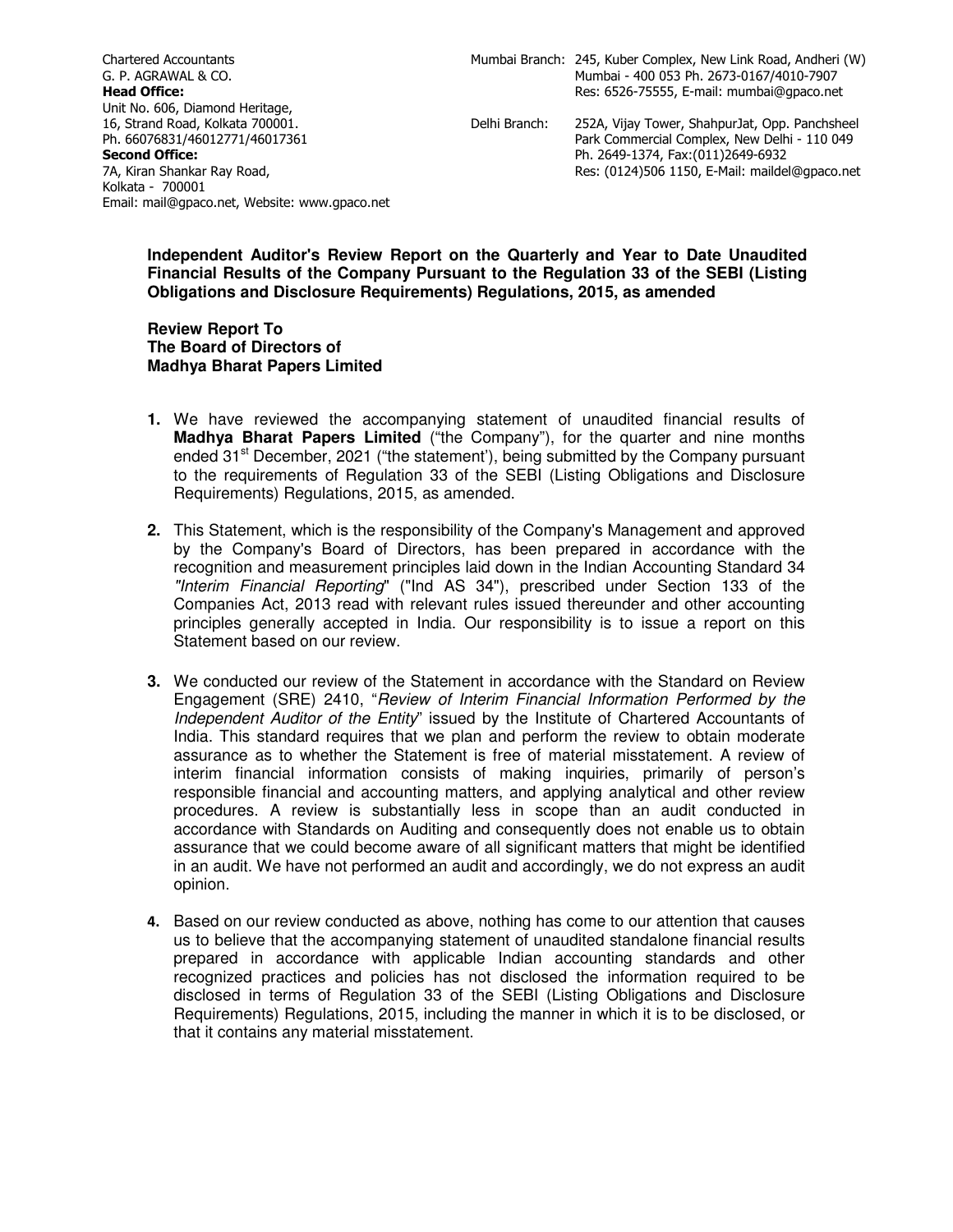- **5.** We draw attention to the following notes to the statement:
	- (i) Note 3 to the Statement regarding the Company has been incurring significant operational losses since earlier years, whereby net worth of the Company has been completely eroded. We have not been able to corroborate the Management's contention of the steps taken for improvement in its future operational performance and preparation of the accounts of the Company on going concern basis in view of closer of production since July, 2019. Accordingly, we are unable to comment on the appropriateness of the going concern basis and it's consequential impact on the financial results of the Company as at and for the quarter and nine months ended 31<sup>st</sup> December, 2021.
	- (ii) Note 4 to the Statement regarding non-provision of interest on unsecured loans aggregating to Rs. 240.07 lakhs for the nine months ended 31st December, 2021 which constitutes a departure from the Ind AS prescribed under section 133 of the Act.
	- (iii) Note 5 to the Statement regarding non-provision of interest on dealer deposits aggregating to Rs. 34.05 lakhs for the nine months ended 31st December, 2021 which constitutes a departure from the Ind AS prescribed under section 133 of the Act.
	- (iv) Note 6 to the Statement regarding non-provision for interest, penalty for delay / default in payment of statutory liabilities (quantum unascertained) which constitutes a departure from the Ind AS prescribed under section 133 of the Act and the impact of which on loss for the quarter and nine months ended  $31<sup>st</sup>$ December, 2021 could not be ascertained.
	- (v) Note 7 to the Statement regarding Ind AS 19 on "Employee Benefits", accrued liability for gratuity and leave encashment has not been ascertained and necessary provision has not been made in the accounts. Also, non-provision for salary, wages and bonus payable to factory employees and workers, and in absence of employees wise working of the accrued liability in these respect, we are unable to comment on the impact of loss for the quarter and nine months ended 31<sup>st</sup> December, 2021.
	- (vi) Note 8 regarding non-ascertainment and non-provision for the impairment of assets in accordance with Ind AS-36 on "Impairment of assets", the impact of which is presently not ascertainable.
	- (vii) Note 9 regarding non-ascertainment of realizable value and valuation of inventories of raw materials "at cost" it's not in accordance with Ind AS-2 on "Valuation of Inventories"- quantum of over valuation in this respect not ascertainable.

Our conclusion is modified in respect of matters mentioned under above para 5(i) to 5(vii).

RAKESH<br>KUMAR SINGH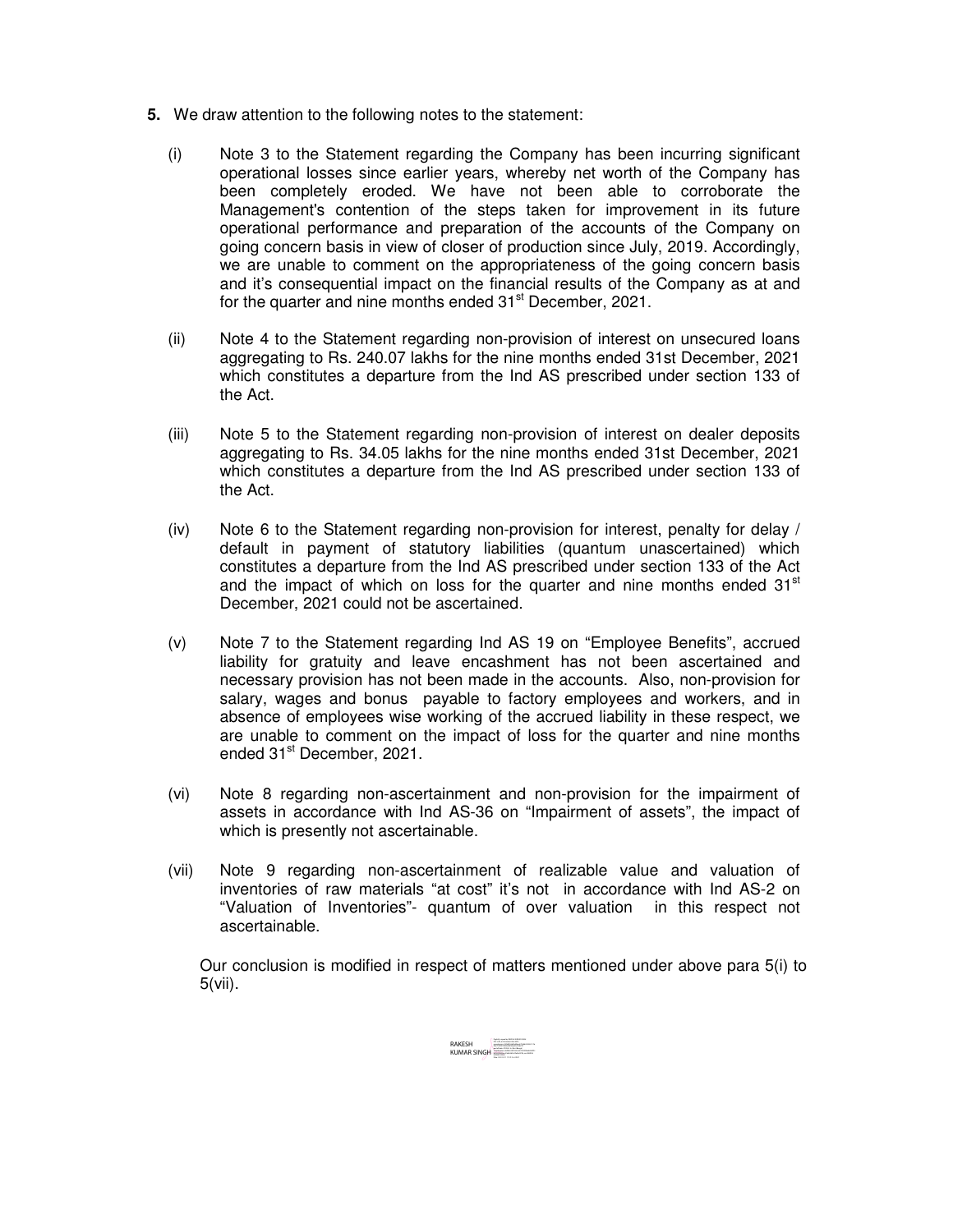**6.** We draw attention to note 11 of the Statement which explains the management's assessment that there is no significant impact of COVID-19 pandemic on the Statement for the quarter and nine months ended 31<sup>st</sup> December, 2021. Further, the Company will continue to closely monitor any material changes arising from future economic conditions and impact on its business.

Our conclusion is not modified in respect of this matter.

For G.P. Agrawal & Co. Chartered Accountants Firm's Registration No. 302082E

RAKESH KUMAR SINGH AND RAKESH KUMAR SINGH CONTROL DELAND CONTROL SINGH posudomym i 7:00:0065child+dc.co275120:0475181211b260+7801918780<br>@ASS69aba43d15dc1ff, postalCode=700084, et=Weet Bergal,<br>GetalNamber=6c9b0c4510213c2c07140008e4d36992b05860058bce<br>State=2022.02.1117:17:46 +65'30'<br>Date: 2022.

(CA. Rakesh Kumar Singh) Partner Membership No. 066421 UDIN: 22066421ABKKZE5818

Place of Signature: Kolkata Date: The 11th day of February, 2022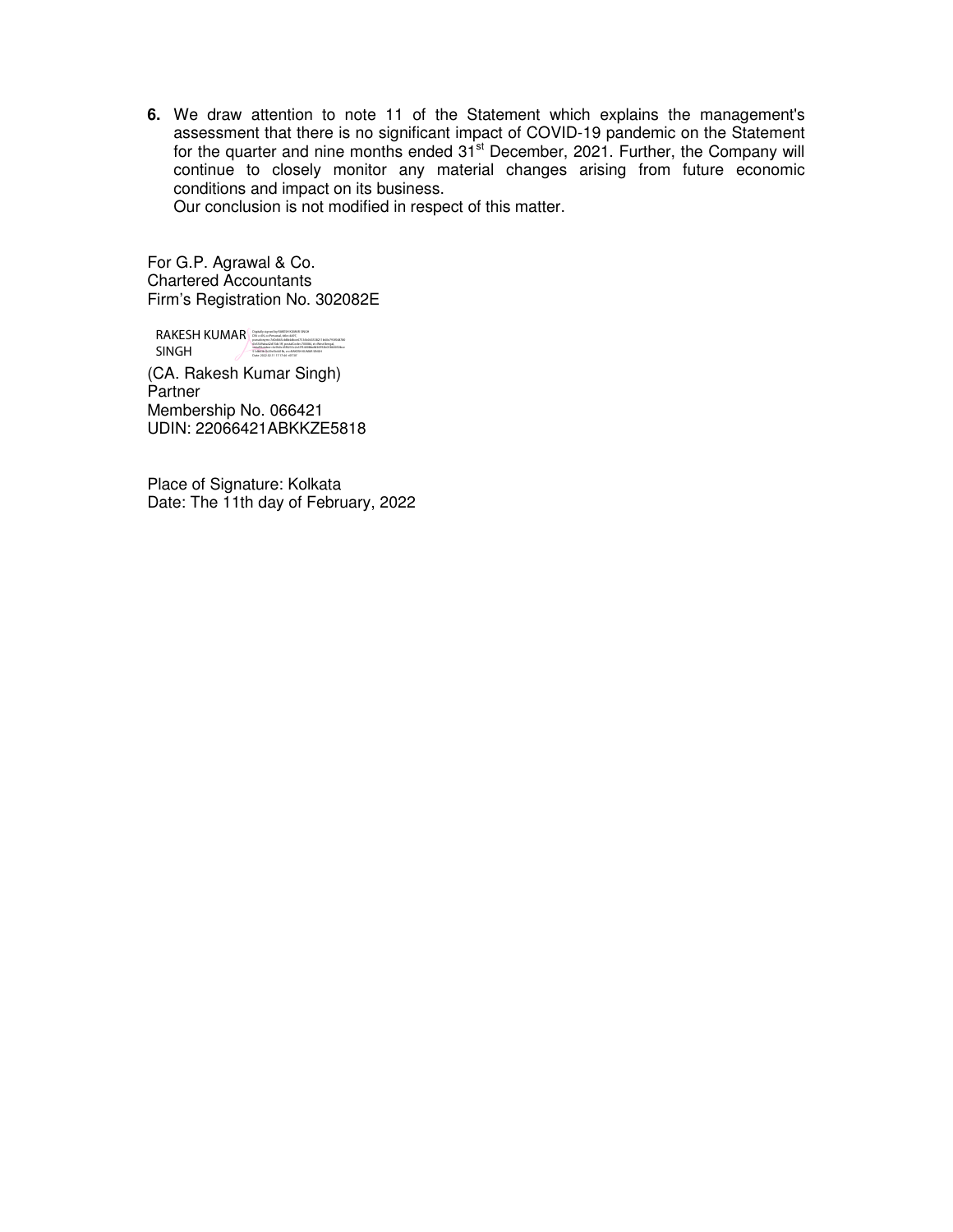## MADHYA BHARAT PAPERS LIMITED<br>Regd. Office : Village Birgahni,Rly & Post Champa-495671, Dist. Janjgir-Champa (C.G.)<br>CIN:L21012CT1980PLC001682, www.mbpl.in, e-mail.info@mbpl.in, tel (07819) 245055

×.

## STATEMENT OF UNAUDITED STANDALONE FINANCIAL RESULTS FOR THE QUARTER AND NINE MONTHS ENDED 31ST DECEMBER, 2021

| SI. No.    | Particulars                                                                                                              |                           | Quarter Ended             |                           |                           | Nine Months Ended         |                         |
|------------|--------------------------------------------------------------------------------------------------------------------------|---------------------------|---------------------------|---------------------------|---------------------------|---------------------------|-------------------------|
|            |                                                                                                                          | 31.12.2021<br>(Unaudited) | 30.09.2021<br>(Unaudited) | 31.12.2020<br>(Unaudited) | 31.12.2021<br>(Unaudited) | 31.12.2020<br>(Unaudited) | 31.03.2021<br>(Audited) |
| Ł          | Revenue from operations                                                                                                  | $\rightarrow$             |                           |                           |                           |                           |                         |
| ii.        | Other Income                                                                                                             | 9.59                      | 8.68                      | 18.90                     | 27 50                     | 36.66                     | 46:42                   |
| m.         | Total Income (I + II)                                                                                                    | 9.59                      | 8.68                      | 18.90                     | 27,50                     | 36.66                     | 46.42                   |
| IV.        | Expenses                                                                                                                 | ٠                         |                           |                           |                           |                           |                         |
|            | Cost of materials consumed                                                                                               | ٠                         | s                         | ä                         | c                         | $\omega$                  | 13.98                   |
|            | Purchase of Stock in Trade                                                                                               | $\sim$                    | ä.                        | a.                        | 내                         |                           |                         |
|            | Changes in inventories of finished goods and work-in-                                                                    | $\sim$                    | ۰                         |                           | ×                         |                           | 22.66                   |
|            | Employee benefits expense.                                                                                               | ×                         | 0.00                      | 1.51                      |                           | 125.58                    | 15.76                   |
|            | Finance costs                                                                                                            | 8.12                      | 6.02                      | 24.42                     | 24.15                     | 72.99                     | 121.40                  |
|            | Depreciation and amortization expense                                                                                    | 24.21                     | 24.24                     | 25.01                     | 72.68                     | 75.03                     | 100.04                  |
|            | Other expenses                                                                                                           | 12.93                     | 4.22                      | 34.71                     | 27.34                     | 107.88                    | 121.00                  |
|            | <b>Total Expenses</b>                                                                                                    | 45 25                     | 36.48                     | 85.65                     | 124.17                    | 381.47                    | 394 85                  |
| v.         | Profit/(loss) before tax (III-IV)                                                                                        | (35.65)                   | (27, 80)                  | (66.75)                   | (96.67)                   | (344.61)                  | (348.43)                |
| VI.        | <b>Tax Expenses</b>                                                                                                      |                           |                           |                           |                           |                           |                         |
|            | (a) Current Tax                                                                                                          | ۰                         | $\sim$                    | $\epsilon$                | ×                         | $\sim$                    | ÷                       |
|            | (b) Deferred Tax                                                                                                         |                           |                           |                           |                           |                           |                         |
| VII.       | Net Profit/(Loss) after tax (V - VI)                                                                                     | (3565)                    | (27.80)                   | (66.75)                   | (96.67)                   | (344.81)                  | (348.43)                |
| VIII.      | Exceptional item                                                                                                         |                           |                           |                           |                           |                           |                         |
| IX.        | Net Profit/(Loss) after tax (VII - VIII)                                                                                 | (35.65)                   | (27.80)                   | (66.75)                   | (96.67                    | (344.81)                  | (348.43)                |
| X.         | Other Comprehensive Income (net of tax)                                                                                  |                           |                           |                           |                           |                           |                         |
|            | Litems that will not be reclassified to Profit or Loss                                                                   | $\alpha$                  | 0.00                      | 7.09                      |                           | 21.28                     | ă,                      |
| CO.<br>XI. | II. Tax relating to items will not be reclassified to Profit or Loss<br>Total Comprehensive income (Net of tax) (IX + X) | (35, 65)                  | (27.80)                   | (59.66)                   | (96.67)                   |                           |                         |
| XIV.       |                                                                                                                          | 341.00                    |                           |                           |                           | (323.53)                  | (348.43)                |
|            | Paid-up Equity Share Capital of Rs. 10/- each                                                                            |                           | 341.00                    | 341.00                    | 341.00                    | 341.00                    | 341 00                  |
| XIII.      | Other equity<br>Earning per Share (of Rs.10/- each) (not annualised):                                                    | NA.<br>0.00               | NA.                       | <b>NA</b>                 | <b>NA</b>                 | NA                        | (2429.81)               |
|            | a) Basic                                                                                                                 | (1.05)                    | (0.82)                    | (1.96)                    | (2.83)                    | (10.11)                   | (10.22)                 |
|            | b) Diluted                                                                                                               | (1.05)                    | (0.82)                    | (1.96)                    | (283)                     | (1011)                    | (10.22)                 |
|            |                                                                                                                          |                           |                           |                           |                           |                           |                         |



Déscrier